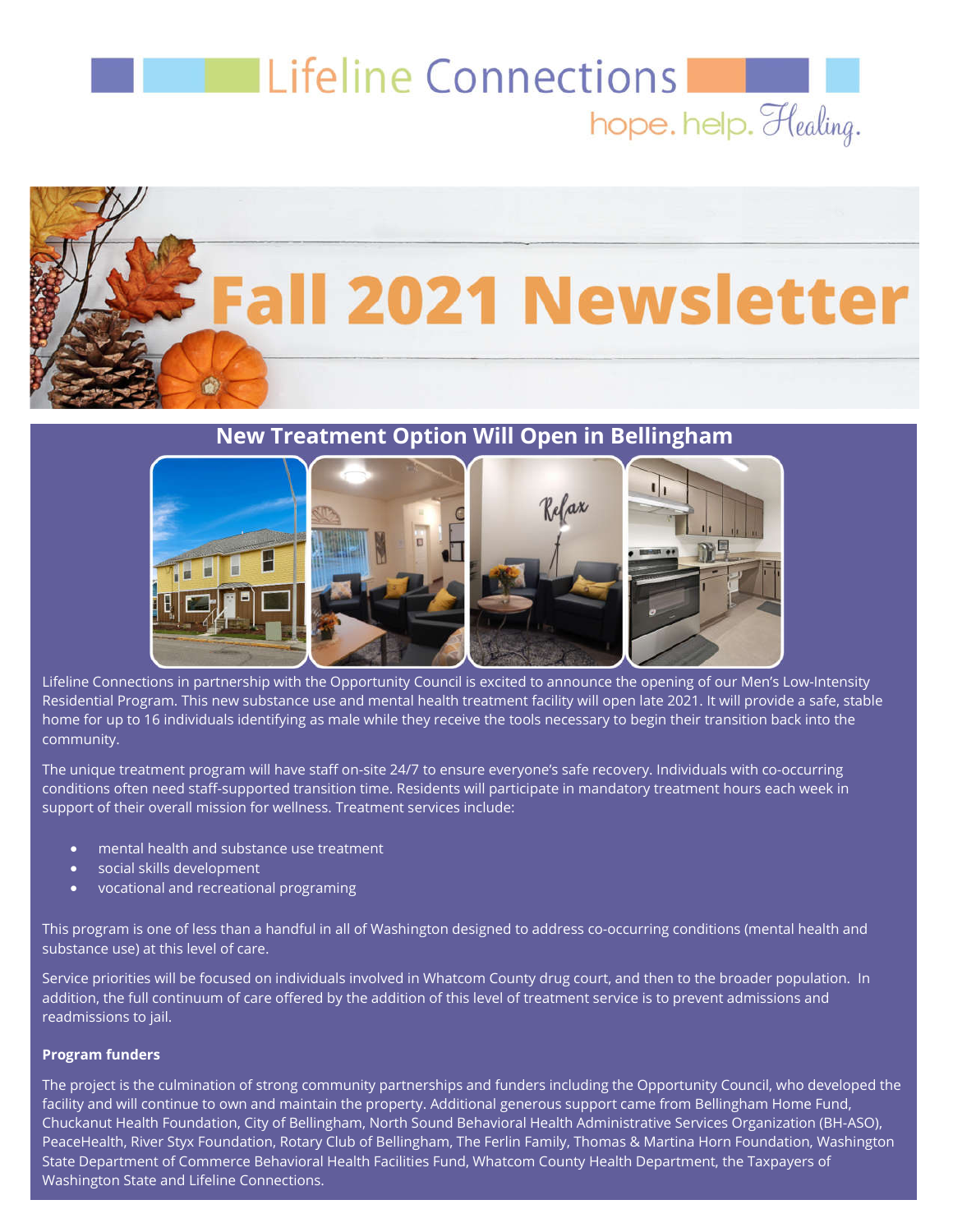# **Example 1 Exercise Connections**

hope. help. Healing.

**Upcoming Event for Giving November 30th**

GIWHIG **TUESDAY** 

Each year on the Tuesday following Thanksgiving, there is a national effort to raise money for non-profits following Cyber-Monday.

This day allows for people to make a gift to their favorite non-profit as the season of giving begins.

Last year, nearly \$15,000,000 was raised across the country. As we continue to combat the pandemic, please remember those who are less fortunate and the basic needs they lack that we all take for granted. Lifeline Connections plays a large part in providing for those that have needs.

Please join us on Tuesday November 30<sup>th</sup> and make a donation to Lifeline Connections and our programs. Make a difference in your community.

#### **PACT (Program of Assertive Treatment) is open and accepting referrals in Bellingham!**

Our PACT (Program of Assertive Treatment) Team is an incredibly passionate group of individuals that are dedicated to serving our community members. Each day, they are in the community helping their patients navigate through activities of daily living. For example, they help their patients make and get to their appointments, apply for jobs, ensure use of properly prescribed medication and provide emotional support.

Lifeline Connections' PACT Team is a highly-skilled multidisciplinary team of medical professionals. For instance they are ARNPs, RNs, LNPs, case managers and peer support specialists. Further, together they serve patients with persistent and sometimes severe mental health conditions. And with the level of support they give, these individuals can live independently and productively in our community while avoiding psychiatric hospitalization.

Do you have someone you would like to refer to the PACT Team?

The best way to refer someone to our PACT Team for an evaluation and possible treatment is to download and complete our referral form and release of information which can be found on our website: [https://lifelineconnections.org/services/north-sound-p-a-c-t-program-of](https://lifelineconnections.org/services/north-sound-p-a-c-t-program-of-assertive-treatment/)assertive-treatment/.

Then, you will fax the completed forms to (360) 306-8374.

If you have questions, you may also contact the Program Director, Julie Grendon with questions. She is dedicated to making sure everyone of our community members is given the tools to reclaim their lives. P: (360) 397-8246 ext. 33018 E: [jgrendon@lifelineconnections.org](mailto:jgrendon@lifelineconnections.org) 

Email [employment@lifelineconnections.org](mailto:employment@lifelineconnections.org) with your resume and Post ID# to apply for the following positions, or visit our website for a complete list of openings: [www.lifelineconnections.org/careers](http://www.lifelineconnections.org/careers)

Crisis Mental Health Professional #20-010 (Vancouver, WA) \$20.50-\$27/hour

Residential Aide – Men's Inpatient Program #20-003 (Vancouver, WA) \$14.00-\$15.25/hour

Substance Use Professional/Trainee (SUDP/SUDPT) #21-036 (Vancouver, WA) \$16.50-\$20.50/hour

Cooks #21-076 (Vancouver, WA) \$14.50-\$15.50/hour

Licensed Practical Nurse/Registered Nurse #21-002 (Vancouver, WA) \$22.00-\$34.00/hour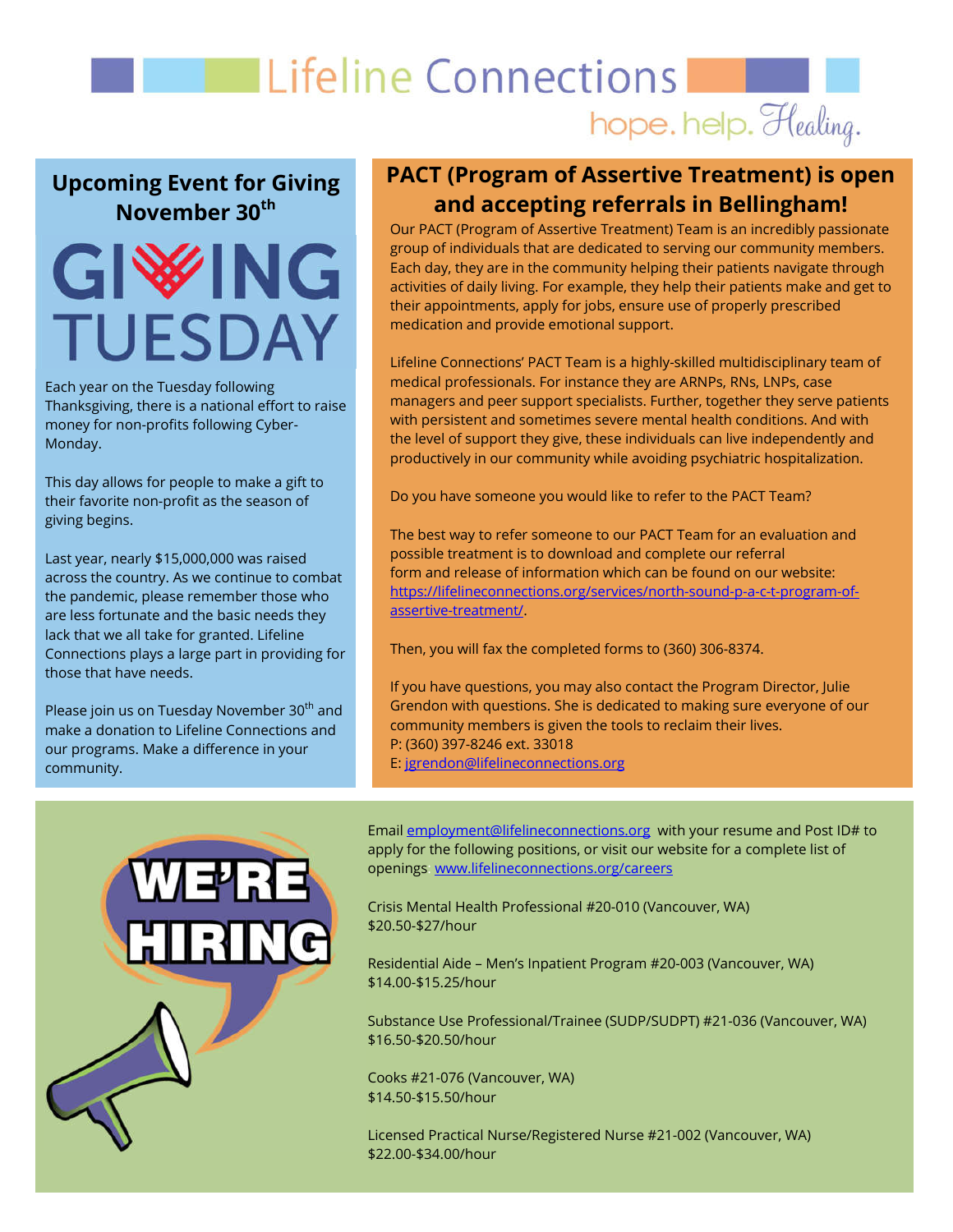## **Example 1 Exercise** Connections hope. help. Healing.

#### **Patrick's Road to Recovery**



The transition from elementary school to middle school can be tough for any kid but was especially difficult for Patrick. Patrick grew up in a very rural community; the type of community where you know everyone. The average class size in the very small elementary school was 18 students with a maximum student body of only 110 in the whole school. Transferring to the middle school in Tumwater meant a change of schools and a complete change of environment. Patrick's love of music found him gravitating to the music scene where he found kids that were drinking.

In 2016, Patrick had given up on trying to get into treatment but happened to be seeing a nurse at SeaMar in Tumwater for a medical issue when she referred him to the addiction medicine department. A bed happened to be available the next day at Lifeline. He jumped on a train and found himself in residential treatment the next day with \$22 to his name and a bag of tobacco. He was scared and feared the unknown.

Patrick instantly found Alex, Residential Floor Staff, who was a diehard Seahawks fan so there was someone to connect with. Christi, a counselor, made a big impact and then there was another counselor that spent 45 minutes with him when he was experiencing severe depression, even though he didn't have an appointment with her. He knew that staff really cared and wanted to see him succeed.

When asked what was different about the inpatient treatment at Lifeline Connections he said he was just done. When entering treatment in the past it was to stay out of jail or he was fighting for his son. This time he was fighting for himself. The move from Tumwater to Vancouver allowed him to feel safe in Vancouver's strong recovery community.

Patrick found support and that made all the difference in where his life is today. He credits Kleen Street for providing housing, recovery coaches for requiring accountability, ATR funds for giving him a start, HEN (Housing and Essential Needs) for rent assistance, Blue Door AA Meetings and his strong work ethic, skills as a roofer, and goal driven personality to much of his success.

With years of sobriety Patrick keeps a laser focus on his goals which include his recovery, working toward his associate's degree, and having fun with his son and granddaughter.

Congratulations Patrick!

#### **Follow us on Social Media Do You Want to Share**



We are active on Facebook, Instagram and LinkedIn. Be sure to follow us for the latest news, events and recovery community information!

## **Your Recovery Journey?**

Many learn from hearing another person's story. If you are willing to share yours please email us:

[Marketing@lifelineconnections.org](mailto:marketing@lifelineconnections.org)